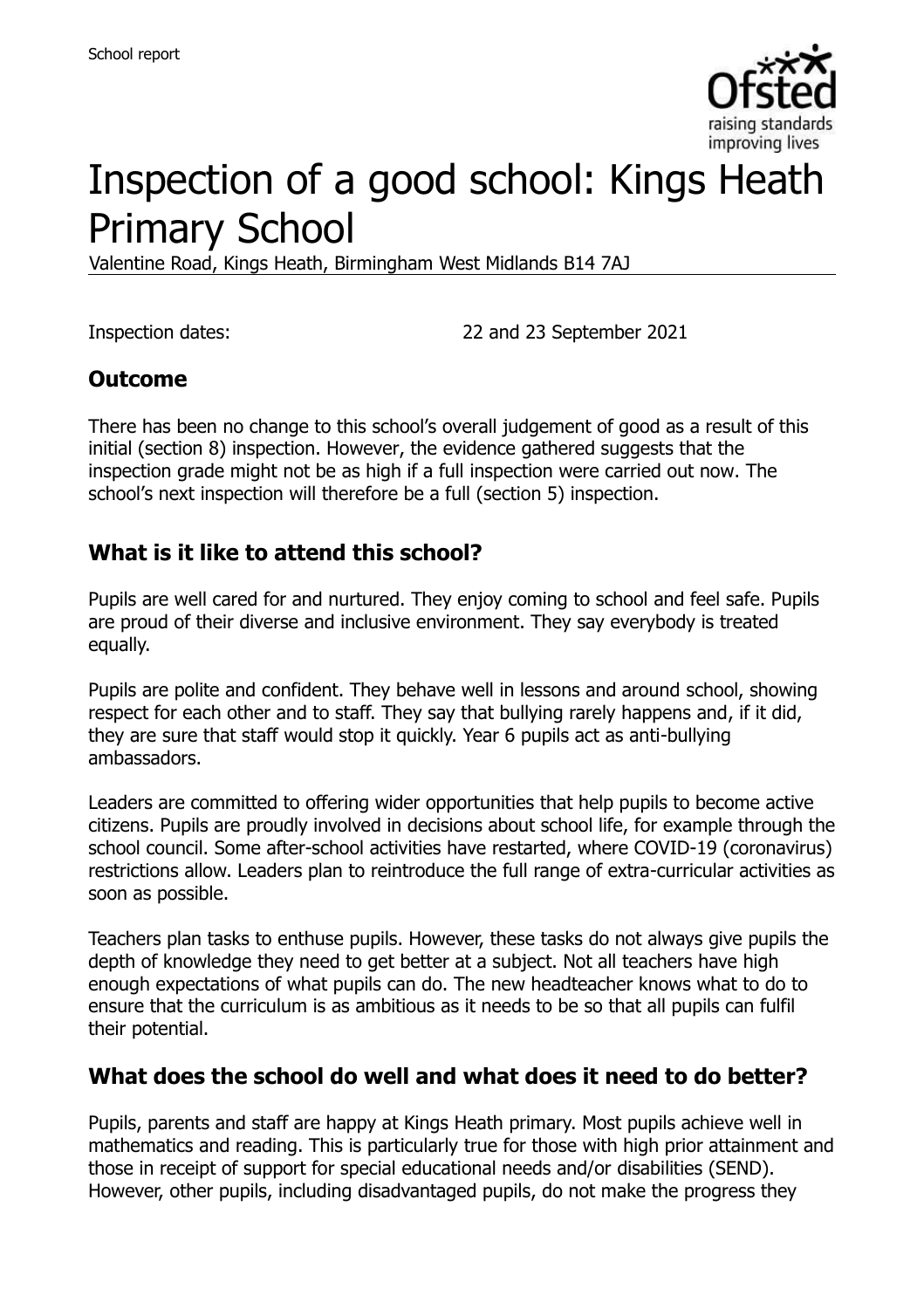

should. Teachers do not consistently insist on the highest standards of work from pupils, particularly in their writing. Improving the teaching of writing was an area for improvement identified at the school's last inspection.

Leaders identify and assess pupils' SEND needs quickly. They try to do this as early as possible so that pupils with SEND receive the support they need, without delay. This support might be in class or extra interventions. Leaders value the views of parents. They try to include pupils' and parents' views in the development of support plans.

Teachers have good subject knowledge. They help pupils to recall and remember what they learned previously. However, curriculum plans in some subjects are not well planned so that pupils' learning is logically sequenced. This is because leaders have not defined the subject-specific knowledge they expect pupils to learn. As a result, pupils do not study some national curriculum subjects in enough depth.

Most pupils learn to read fluently and with confidence. When pupils are in danger of falling behind, teachers and support staff provide catch-up sessions. However, until recently, teachers in the early years and those in Year 1 were using different phonics schemes. Teachers have tried to match books from both schemes to pupils' phonic knowledge. This blended approach creates confusion. Some Year 2 pupils who did not pass the phonics screening check in Year 1 are still struggling to decode simple words.

Most pupils love learning. Disruption to lessons due to poor behaviour is rare.

Staff feel well supported by leaders. They know that leaders will listen and respond to any concerns they raise about workload. Teachers like working together in year groups to plan learning. The school closes early on Friday afternoons to facilitate this. However, governors acknowledge that they took this decision reluctantly to save money. Pupils are not learning the full curriculum in sufficient depth at the moment. In addition, pupils have lost a lot of learning time during the pandemic. The shortened school week has reduced the teaching time available for wider curriculum subjects.

Leaders and those responsible for governance are proud of the welcoming and caring nature of the school. In the past, leaders have focused on this aspect of school life at the expense of curriculum development and academic standards. As a result, subject leadership has not been a priority. Subject leaders have not benefited from training and support to fulfil their roles effectively. The headteacher is keen to harness staff expertise to ensure that the quality of education improves quickly.

Parents are overwhelmingly positive about the school. They value the inclusive ethos. They feel part of the school community. One parent's view echoed that of many others, when they said, 'The school nurtures individuality and helps build pupils' confidence as well as celebrating every child.' However, a small number of parents feel that they do not receive enough information about what their child is learning.

In discussion with the headteacher, the inspectors agreed that science, history and geography may usefully serve as a focus for the next inspection.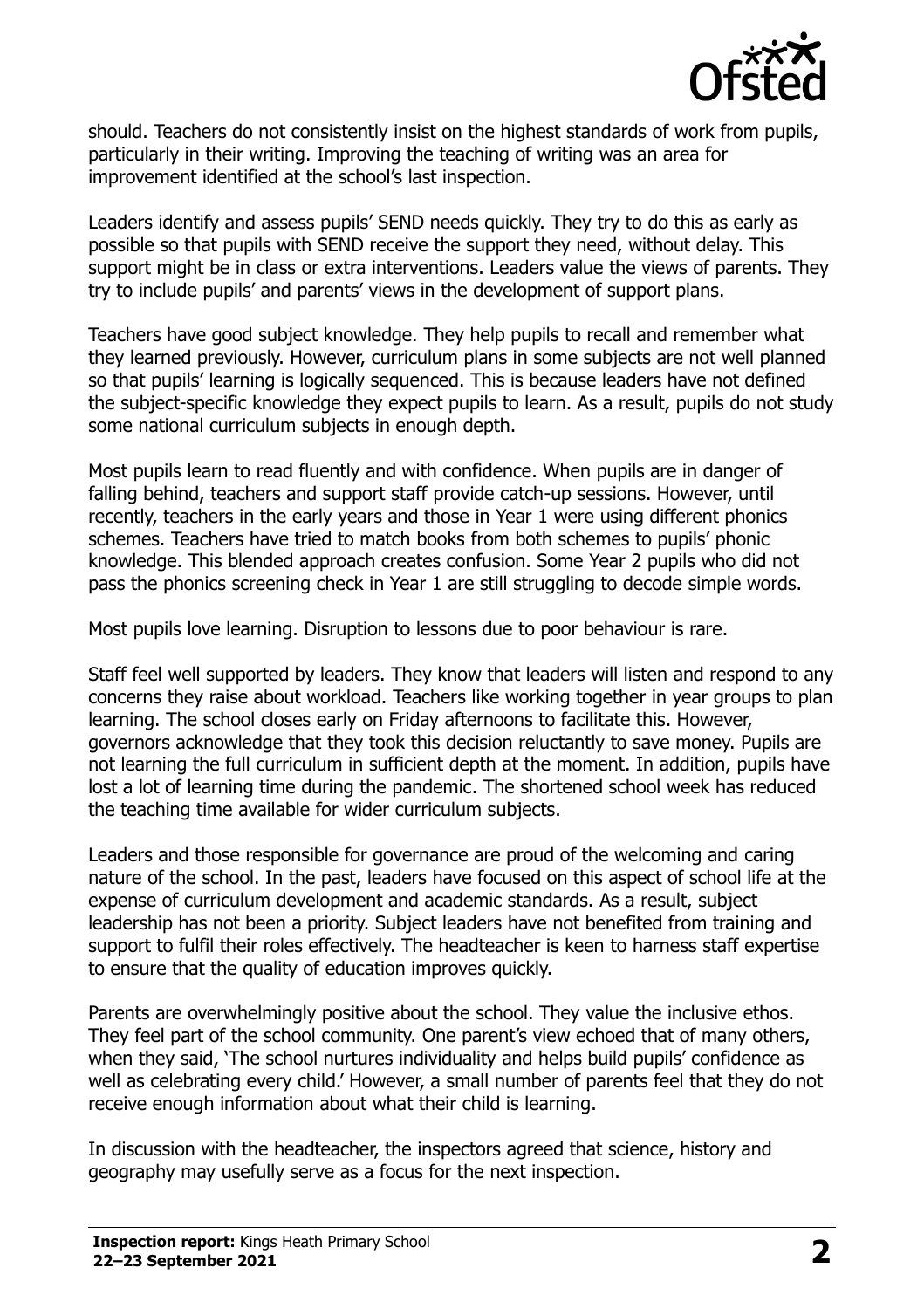

# **Safeguarding**

The arrangements for safeguarding are effective.

Leaders ensure that the necessary pre-employment checks are completed. Safeguarding leaders are knowledgeable and experienced. Staff are well trained to identify and report concerns about pupils' well-being. Leaders act promptly to support pupils and their families. Many parents expressed their thanks for additional support provided during the pandemic.

The school has appropriate policies in place, including safeguarding, anti-bullying, and relationships, health and sex education (RSHE). Leaders have not yet consulted with parents on the RSHE policy.

At the last inspection, leaders were asked to reduce absence for disadvantaged pupils. This remains a priority.

### **What does the school need to do to improve?**

# **(Information for the school and appropriate authority)**

- Leaders have not ensured that the curriculum is well planned and sequenced in all subjects. Leaders should ensure that curriculum plans set out clearly what pupils should know and understand so that pupils' learning builds on what they already know.
- Subject leadership has not been a priority. Subject leaders who are relatively new to their roles have not been supported effectively to lead the development of their subjects across the school. Leaders should prioritise support for subject leaders to develop in their roles.
- Leaders have not ensured that all staff have the highest expectations of what pupils can achieve in all subjects. Leaders should ensure that revised curriculum plans are ambitious and that all staff insist on the highest standards of pupils' work, particularly in writing.
- Leaders have not ensured that all pupils become fluent readers. Leaders should ensure that a consistent phonics scheme is implemented across early years and key stage 1 and that effective support is provided for those pupils who struggle to read fluently in Year 2 and beyond.
- Leaders and those responsible for governance have not improved attendance for disadvantaged pupils. Leaders should continue to take action to improve the attendance of disadvantaged pupils and evaluate the impact of their efforts.
- Leaders and those responsible for governance have not carried out their statutory duty to consult with parents on the school's RSHE policy. Some parents feel they do not have enough information about what their child is learning. Leaders should consult with parents on the RSE policy as a matter of urgency and take steps to provide parents with more information about what their child is learning.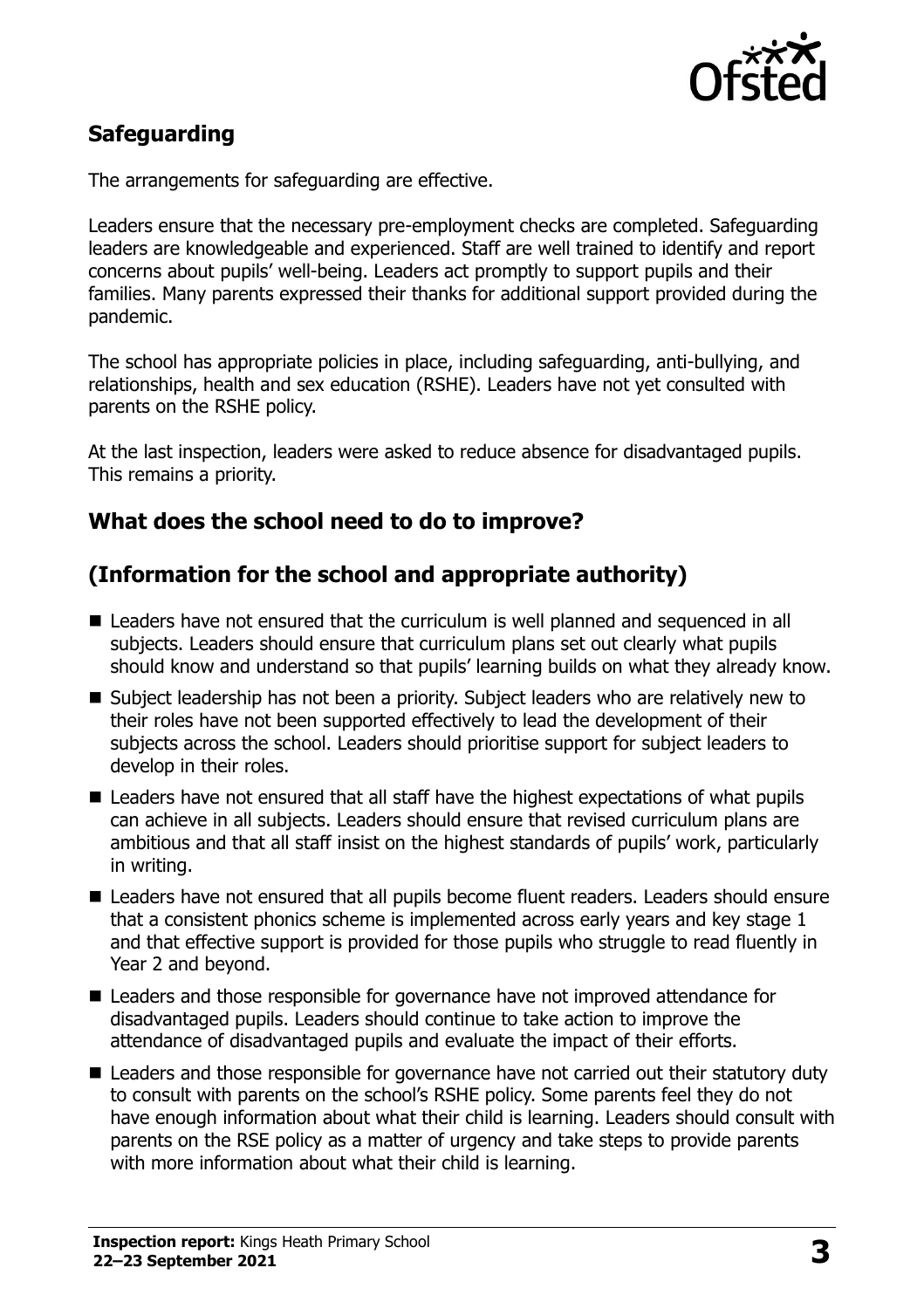

■ Leaders' decision to close the school early on Fridays may have contributed to limited curriculum coverage. Leaders and those responsible for governance should urgently review this decision so that pupils experience the full breadth and depth of the national curriculum.

#### **Background**

When we have judged a school to be good, we will then normally go into the school about once every four years to confirm that the school remains good. This is called a section 8 inspection of a good or outstanding school, because it is carried out under section 8 of the Education Act 2005. We do not give graded judgements on a section 8 inspection. However, if we find evidence that a school would now receive a higher or lower grade, then the next inspection will be a section 5 inspection. Usually this is within one to two years of the date of the section 8 inspection. If we have serious concerns about safeguarding, behaviour or the quality of education, we will deem the section 8 inspection as a section 5 inspection immediately.

This is the second section 8 inspection since we judged the school to be good on 22 February 2012.

#### **How can I feed back my views?**

You can use [Ofsted Parent View](https://parentview.ofsted.gov.uk/) to give Ofsted your opinion on your child's school, or to find out what other parents and carers think. We use information from Ofsted Parent View when deciding which schools to inspect, when to inspect them and as part of their inspection.

The Department for Education has further quidance on how to complain about a school.

If you are the school and you are not happy with the inspection or the report, you can [complain to Ofsted.](https://www.gov.uk/complain-ofsted-report)

#### **Further information**

You can search for [published performance information](http://www.compare-school-performance.service.gov.uk/) about the school.

In the report, '[disadvantaged pupils](http://www.gov.uk/guidance/pupil-premium-information-for-schools-and-alternative-provision-settings)' refers to those pupils who attract government pupil premium funding: pupils claiming free school meals at any point in the last six years and pupils in care or who left care through adoption or another formal route.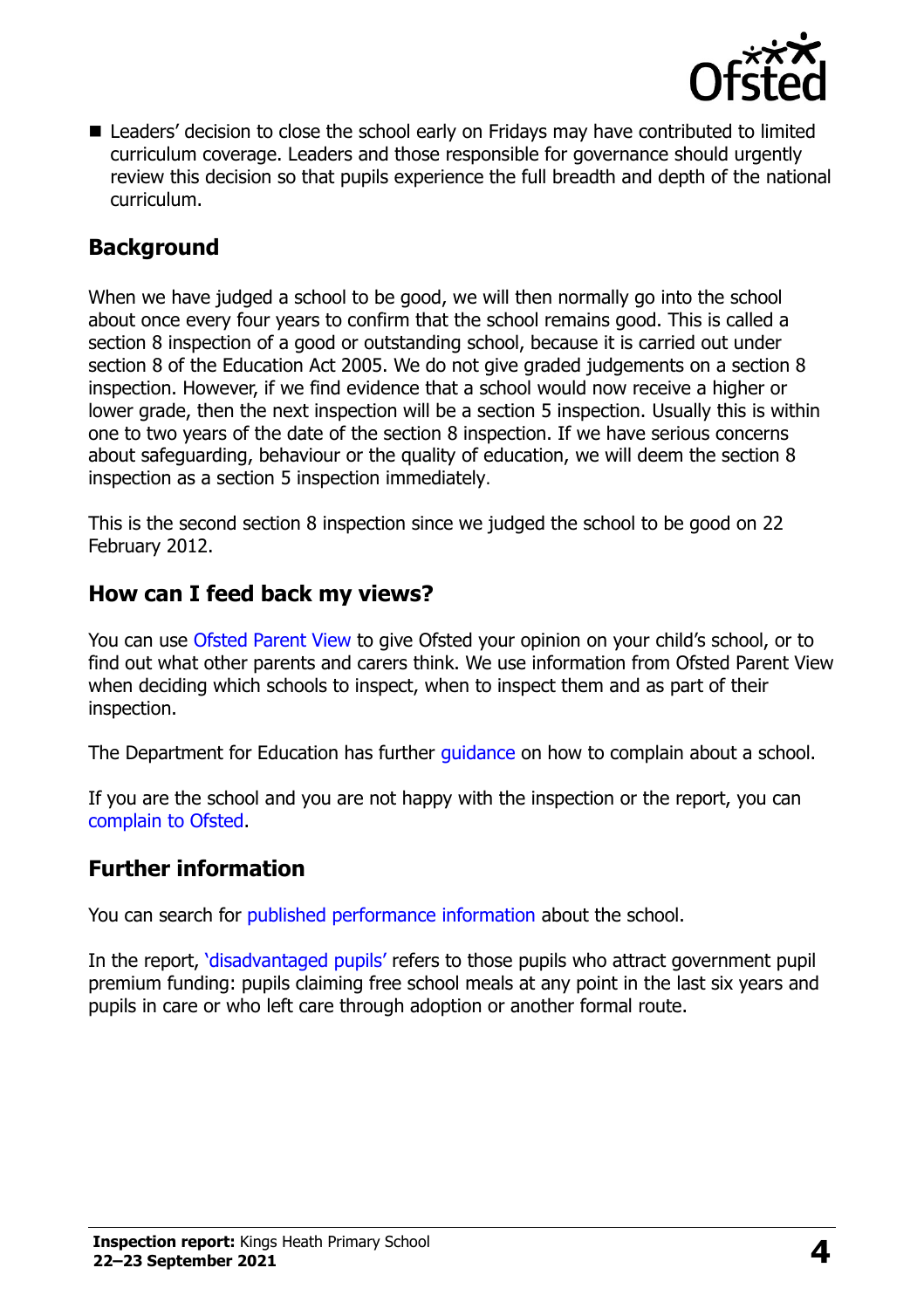

### **School details**

| Unique reference number             | 134098                                                                 |
|-------------------------------------|------------------------------------------------------------------------|
| <b>Local authority</b>              | Birmingham                                                             |
| <b>Inspection number</b>            | 10200095                                                               |
| <b>Type of school</b>               | Primary                                                                |
| <b>School category</b>              | Maintained                                                             |
| Age range of pupils                 | 3 to 11                                                                |
| <b>Gender of pupils</b>             | Mixed                                                                  |
| Number of pupils on the school roll | 662                                                                    |
| <b>Appropriate authority</b>        | The governing body                                                     |
| <b>Chair of governing body</b>      | <b>Professor Michael Hand</b>                                          |
| <b>Headteacher</b>                  | <b>Mark Court</b>                                                      |
| Website                             | www.kingsheathprimary.com/                                             |
| Date of previous inspection         | 22 September 2016, under section 8 of the<br><b>Education Act 2005</b> |

# **Information about this school**

- Kings Heath Primary School is a large primary school with an on-site nursery for children from aged 3 years old.
- The headteacher at the time of the last inspection retired at the end of the spring term 2021. The deputy headteacher was the acting headteacher for the summer term 2021. The current headteacher took up the post in September 2021.
- The school is a fully accessible mainstream school with specially resourced provision for pupils with physical disabilities. There are currently seven pupils placed in this provision by the local authority.
- The school uses one registered alternative provider.
- The school has no religious denomination.
- The school has a before- and after-school club.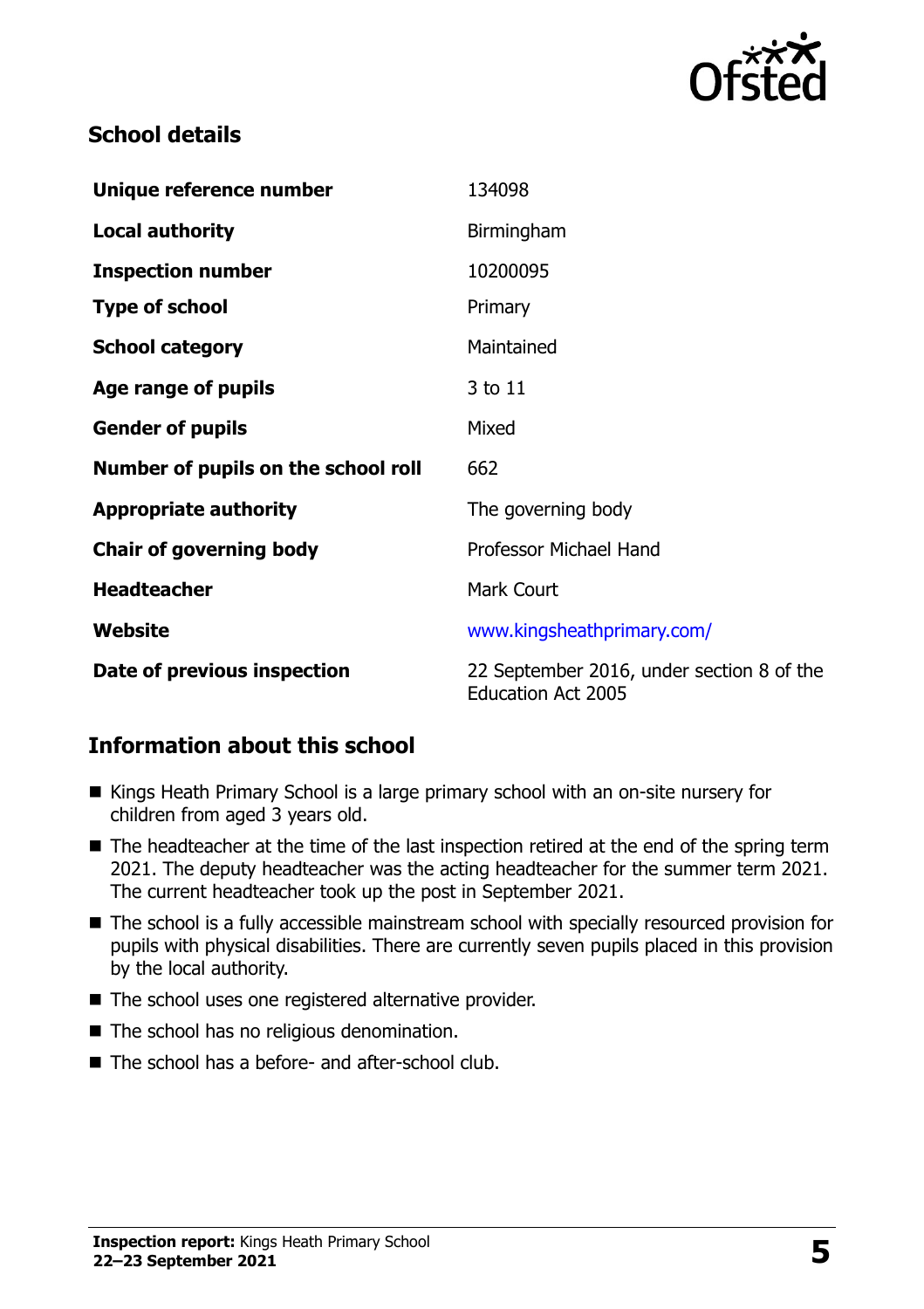

### **Information about this inspection**

- This was the first routine inspection the school received since the COVID-19 (coronavirus) pandemic began. Inspectors discussed the impact of the pandemic with school leaders, and have taken that into account in their evaluation.
- **Prior to the inspection, the lead inspector reviewed documents on the school's website,** as well as published information about the school's performance and previous Ofsted reports.
- Meetings were held with the headteacher, deputy headteacher, Special Educational Needs Co-ordinator, designated safeguarding lead (DSL), subject leaders and the chair of governors. The lead inspector spoke to a representative of the Birmingham Education Partnership on the telephone.
- **Inspectors carried out deep dives in these subjects: early reading, mathematics and** history. For each deep dive, inspectors met with subject leaders, spoke to teachers, spoke to some pupils about their learning and looked at samples of pupils' work.
- Inspectors looked at curriculum plans and discussed the wider curriculum with staff and pupils.
- The lead inspector met with the DSL and the deputy headteacher, who is one of three deputy DSLs. Case files were reviewed. The single central record was checked.
- **Inspectors met with staff, including early career teachers, experienced teachers and** support staff, to discuss their workload and the support they receive to carry out their roles.
- Inspectors spoke to pupils at break and lunchtime about how safe they feel in school and how they are taught to keep themselves safe.
- The lead inspector visited the nursery and reception classes.
- 137 responses to Ofsted Parent View and 23 responses to the staff questionnaire were considered. There were no responses to the pupil survey.

#### **Inspection team**

Jane Spilsbury, lead inspector **Her Majesty's Inspector** 

Helen Forrest Her Majesty's Inspector